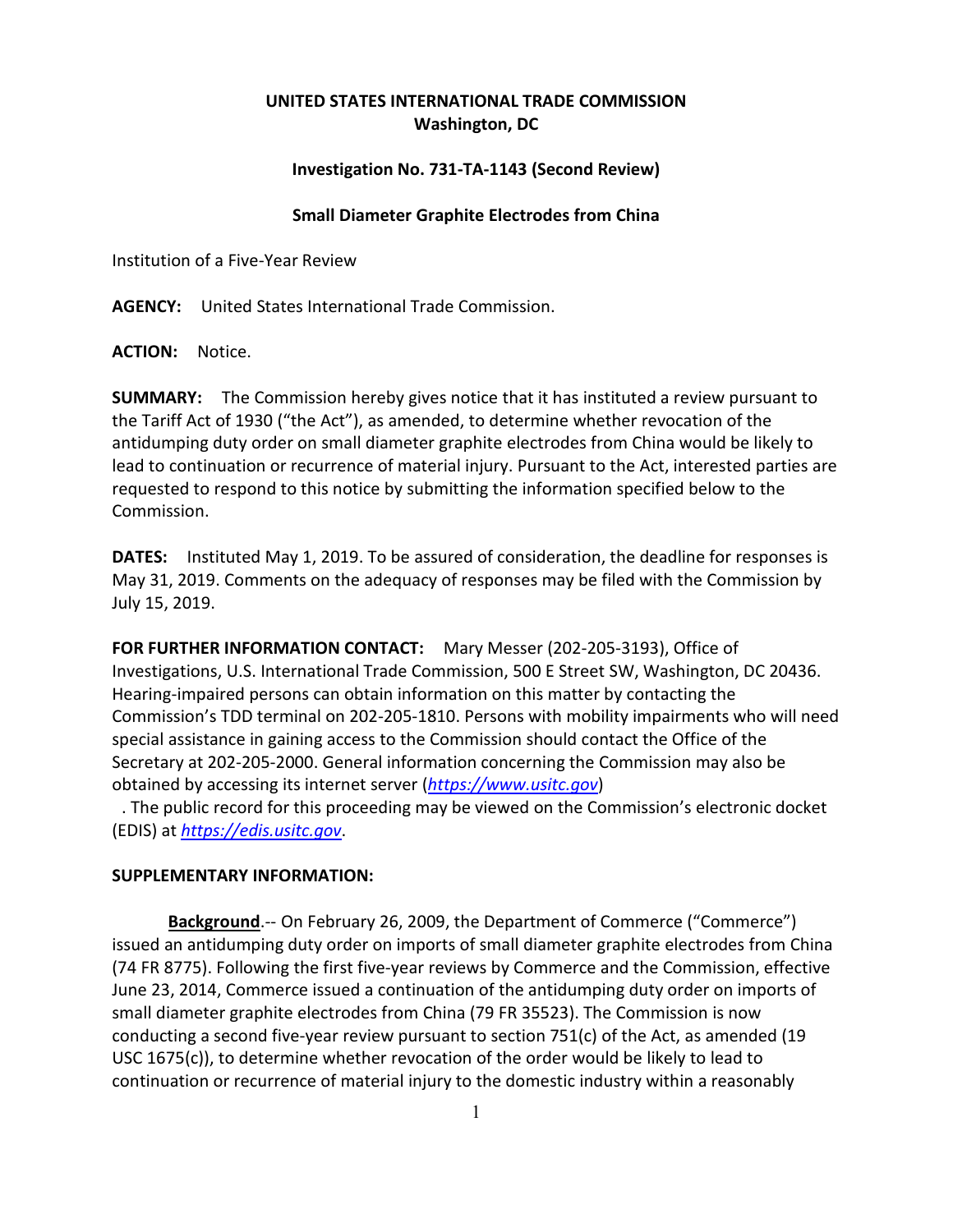foreseeable time. Provisions concerning the conduct of this proceeding may be found in the Commission's Rules of Practice and Procedure at 19 CFR parts 201, subparts A and B and 19 CFR part 207, subparts A and F. The Commission will assess the adequacy of interested party responses to this notice of institution to determine whether to conduct a full review or an expedited review. The Commission's determination in any expedited review will be based on the facts available, which may include information provided in response to this notice.

**Definitions**.--The following definitions apply to this review:

- (1) *Subject Merchandise* is the class or kind of merchandise that is within the scope of the five-year review, as defined by Commerce.
- (2) The *Subject Country* in this review is China.
- (3) The *Domestic Like Product* is the domestically produced product or products which are like, or in the absence of like, most similar in characteristics and uses with, the *Subject Merchandise*. In its original determination and its expedited first five-year review determination, the Commission defined the *Domestic Like Product* as all small diameter graphite electrodes coextensive with Commerce's scope.
- (4) The *Domestic Industry* is the U.S. producers as a whole of the *Domestic Like Product*, or those producers whose collective output of the *Domestic Like Product* constitutes a major proportion of the total domestic production of the product. In its original determination and its expedited first five-year review determination, the Commission defined the *Domestic Industry* as all U.S. producers of small diameter graphite electrodes.
- (5) An *Importer* is any person or firm engaged, either directly or through a parent company or subsidiary, in importing the *Subject Merchandise* into the United States from a foreign manufacturer or through its selling agent.

Participation in the proceeding and public service list.--Persons, including industrial users of the *Subject Merchandise* and, if the merchandise is sold at the retail level, representative consumer organizations, wishing to participate in the proceeding as parties must file an entry of appearance with the Secretary to the Commission, as provided in section 201.11(b)(4) of the Commission's rules, no later than 21 days after publication of this notice in the *Federal Register*. The Secretary will maintain a public service list containing the names and addresses of all persons, or their representatives, who are parties to the proceeding.

Former Commission employees who are seeking to appear in Commission five-year reviews are advised that they may appear in a review even if they participated personally and substantially in the corresponding underlying original investigation or an earlier review of the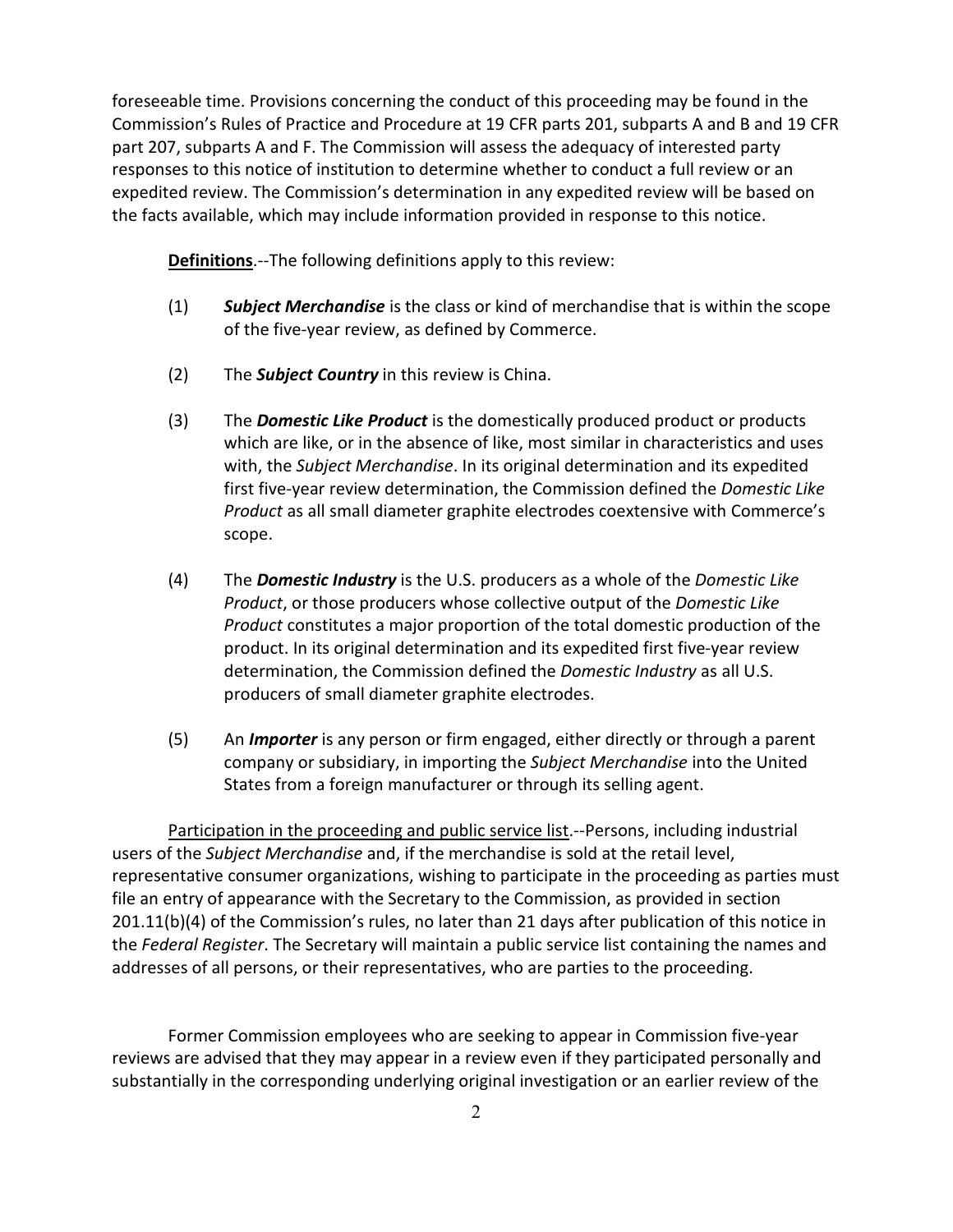same underlying investigation. The Commission's designated agency ethics official has advised that a five-year review is not the same particular matter as the underlying original investigation, and a five-year review is not the same particular matter as an earlier review of the same underlying investigation for purposes of 18 U.S.C. 207, the post employment statute for Federal employees, and Commission rule 201.15(b) (19 CFR 201.15(b)), 79 FR 3246 (Jan. 17, 2014), 73 FR 24609 (May 5, 2008). Consequently, former employees are not required to seek Commission approval to appear in a review under Commission rule 19 CFR 201.15, even if the corresponding underlying original investigation or an earlier review of the same underlying investigation was pending when they were Commission employees. For further ethics advice on this matter, contact Charles Smith, Office of the General Counsel, at 202-205-3408.

**Limited disclosure of business proprietary information (BPI) under an administrative protective order (APO) and APO service list**.--Pursuant to section 207.7(a) of the Commission's rules, the Secretary will make BPI submitted in this proceeding available to authorized applicants under the APO issued in the proceeding, provided that the application is made no later than 21 days after publication of this notice in the *Federal Register*. Authorized applicants must represent interested parties, as defined in 19 U.S.C. 1677(9), who are parties to the proceeding. A separate service list will be maintained by the Secretary for those parties authorized to receive BPI under the APO.

**Certification**.--Pursuant to section 207.3 of the Commission's rules, any person submitting information to the Commission in connection with this proceeding must certify that the information is accurate and complete to the best of the submitter's knowledge. In making the certification, the submitter will acknowledge that information submitted in response to this request for information and throughout this proceeding or other proceeding may be disclosed to and used: (i) by the Commission, its employees and Offices, and contract personnel (a) for developing or maintaining the records of this or a related proceeding, or (b) in internal investigations, audits, reviews, and evaluations relating to the programs, personnel, and operations of the Commission including under 5 U.S.C. Appendix 3; or (ii) by U.S. government employees and contract personnel, solely for cybersecurity purposes. All contract personnel will sign appropriate nondisclosure agreements.

**Written submissions**.--Pursuant to section 207.61 of the Commission's rules, each interested party response to this notice must provide the information specified below. The deadline for filing such responses is May 31, 2019. Pursuant to section 207.62(b) of the Commission's rules, eligible parties (as specified in Commission rule 207.62(b)(1)) may also file comments concerning the adequacy of responses to the notice of institution and whether the Commission should conduct an expedited or full review. The deadline for filing such comments July 15, 2019. All written submissions must conform with the provisions of section 201.8 of the Commission's rules; any submissions that contain BPI must also conform with the requirements of sections 201.6, 207.3, and 207.7 of the Commission's rules. The Commission's Handbook on E-Filing, available on the Commission's website at *https://edis.usitc.gov*, elaborates upon the Commission's rules with respect to electronic filing. Also, in accordance with sections 201.16(c) and 207.3 of the Commission's rules, each document filed by a party to the proceeding must be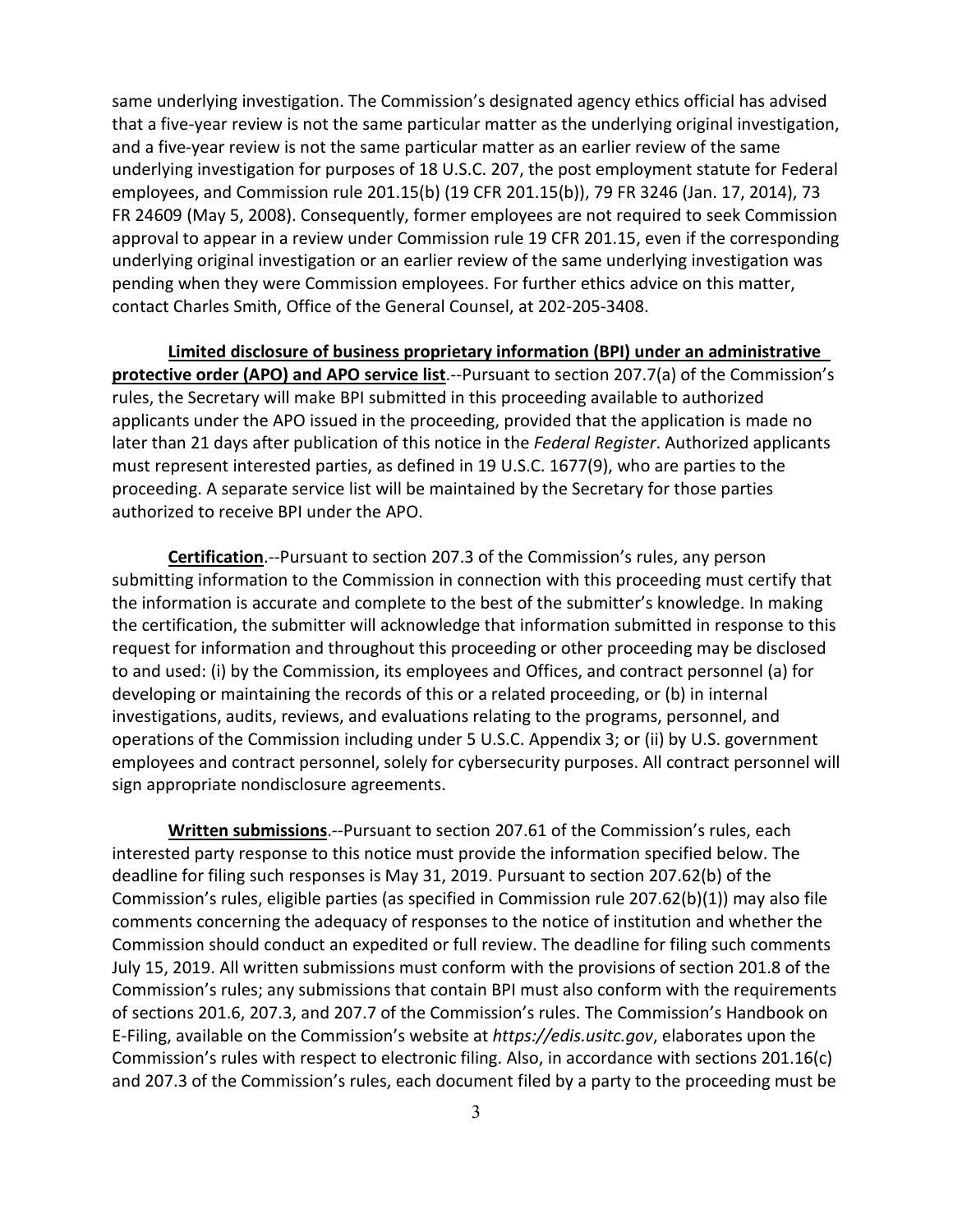served on all other parties to the proceeding (as identified by either the public or APO service list as appropriate), and a certificate of service must accompany the document (if you are not a party to the proceeding you do not need to serve your response).

No response to this request for information is required if a currently valid Office of Management and Budget ("OMB") number is not displayed; the OMB number is 3117 0016/USITC No. 19-5-431, expiration date June 30, 2020. Public reporting burden for the request is estimated to average 15 hours per response. Please send comments regarding the accuracy of this burden estimate to the Office of Investigations, U.S. International Trade Commission, 500 E Street SW, Washington, DC 20436.

**Inability to provide requested information**.--Pursuant to section 207.61(c) of the Commission's rules, any interested party that cannot furnish the information requested by this notice in the requested form and manner shall notify the Commission at the earliest possible time, provide a full explanation of why it cannot provide the requested information, and indicate alternative forms in which it can provide equivalent information. If an interested party does not provide this notification (or the Commission finds the explanation provided in the notification inadequate) and fails to provide a complete response to this notice, the Commission may take an adverse inference against the party pursuant to section 776(b) of the Act (19 U.S.C. 1677e(b)) in making its determination in the review.

**INFORMATION TO BE PROVIDED IN RESPONSE TO THIS NOTICE OF INSTITUTION:** As used below, the term "firm" includes any related firms.

- (1) The name and address of your firm or entity (including World Wide Web address) and name, telephone number, fax number, and E-mail address of the certifying official.
- (2) A statement indicating whether your firm/entity is an interested party under 19 U.S.C. 1677(9) and if so, how, including whether your firm/entity is a U.S. producer of the *Domestic Like Product*, a U.S. union or worker group, a U.S. importer of the *Subject Merchandi*se, a foreign producer or exporter of the *Subject Merchandise*, a U.S. or foreign trade or business association (a majority of whose members are interested parties under the statute), or another interested party (including an explanation). If you are a union/worker group or trade/business association, identify the firms in which your workers are employed or which are members of your association.
- (3) A statement indicating whether your firm/entity is willing to participate in this proceeding by providing information requested by the Commission.
- (4) A statement of the likely effects of the revocation of the antidumping duty order on the *Domestic Industry* in general and/or your firm/entity specifically. In your response, please discuss the various factors specified in section 752(a) of the Act (19 U.S.C. 1675a(a)) including the likely volume of subject imports, likely price effects of subject imports, and likely impact of imports of *Subject Merchandise* on the *Domestic Industry*.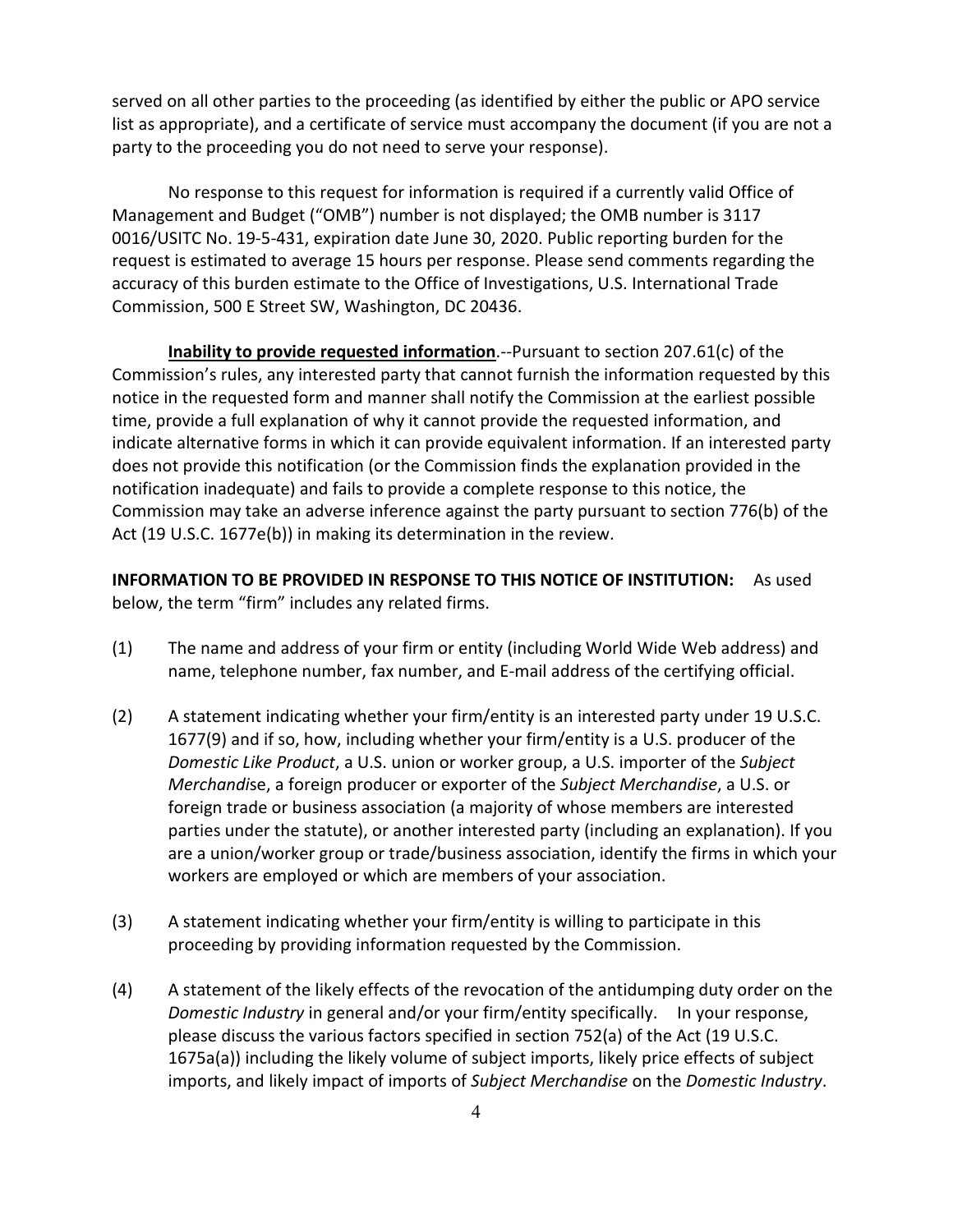- (5) A list of all known and currently operating U.S. producers of the *Domestic Like Product*. Identify any known related parties and the nature of the relationship as defined in section 771(4)(B) of the Act (19 U.S.C. 1677(4)(B)).
- (6) A list of all known and currently operating U.S. importers of the *Subject Merchandise* and producers of the *Subject Merchandise* in the *Subject Country* that currently export or have exported *Subject Merchandise* to the United States or other countries after 2013.
- (7) A list of 3-5 leading purchasers in the U.S. market for the *Domestic Like Product* and the *Subject Merchandise* (including street address, World Wide Web address, and the name, telephone number, fax number, and E-mail address of a responsible official at each firm).
- (8) A list of known sources of information on national or regional prices for the *Domestic Like Product* or the *Subject Merchandise* in the U.S. or other markets.
- (9) If you are a U.S. producer of the *Domestic Like Product*, provide the following information on your firm's operations on that product during calendar year 2018, except as noted (report quantity data in metric tons and value data in U.S. dollars, f.o.b. plant). If you are a union/worker group or trade/business association, provide the information, on an aggregate basis, for the firms in which your workers are employed/which are members of your association.
	- (a) Production (quantity) and, if known, an estimate of the percentage of total U.S. production of the *Domestic Like Product* accounted for by your firm's(s') production;
	- (b) Capacity (quantity) of your firm to produce the *Domestic Like Product* (that is, the level of production that your establishment(s) could reasonably have expected to attain during the year, assuming normal operating conditions (using equipment and machinery in place and ready to operate), normal operating levels (hours per week/weeks per year), time for downtime, maintenance, repair, and cleanup, and a typical or representative product mix);
	- (c) the quantity and value of U.S. commercial shipments of the *Domestic Like Product* produced in your U.S. plant(s);
	- (d) the quantity and value of U.S. internal consumption/company transfers of the *Domestic Like Product* produced in your U.S. plant(s); and
	- (e) the value of (i) net sales, (ii) cost of goods sold (COGS), (iii) gross profit, (iv) selling, general and administrative (SG&A) expenses, and (v) operating income of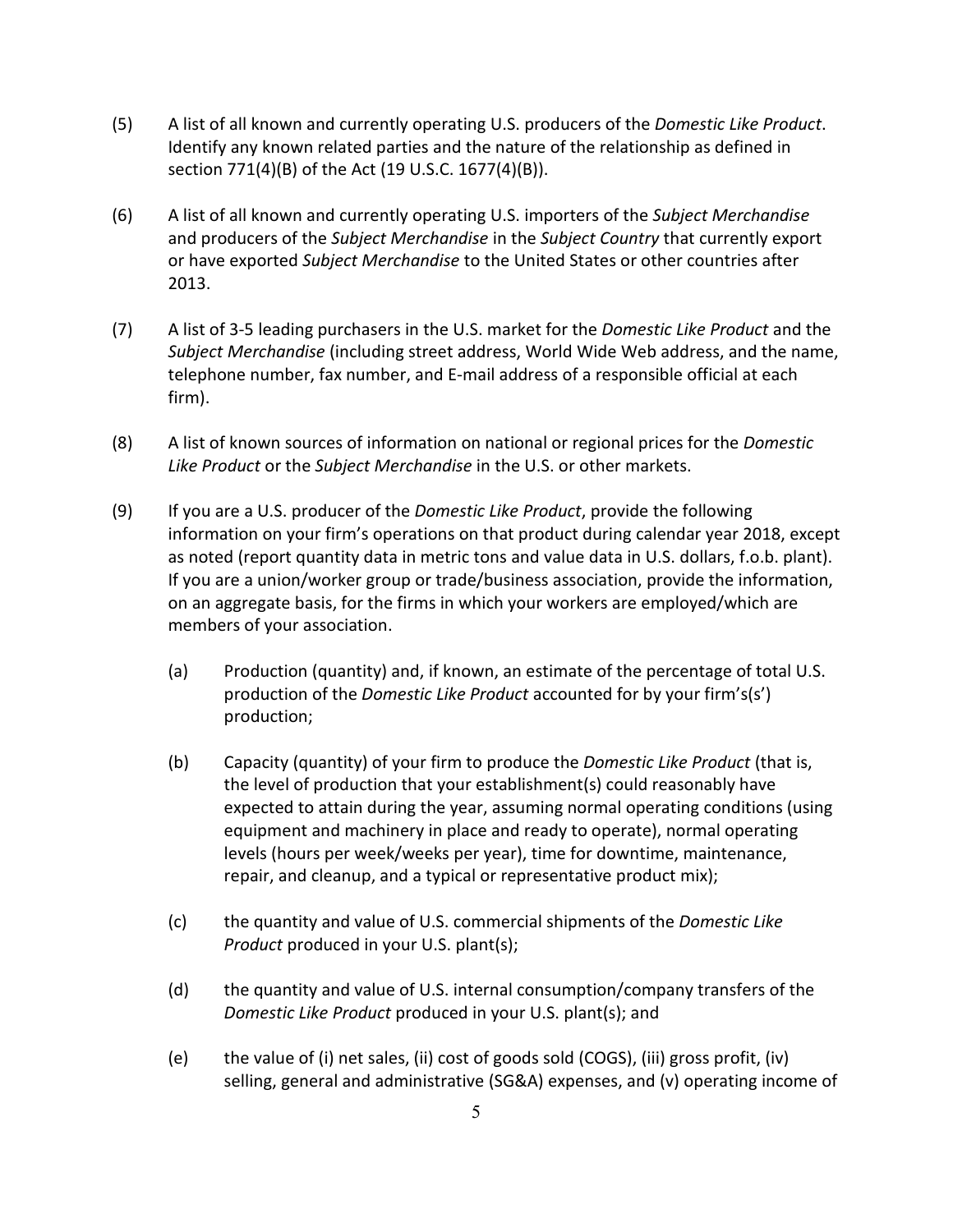the *Domestic Like Product* produced in your U.S. plant(s) (include both U.S. and export commercial sales, internal consumption, and company transfers) for your most recently completed fiscal year (identify the date on which your fiscal year ends).

- (10) If you are a U.S. importer or a trade/business association of U.S. importers of the *Subject Merchandise* from the *Subject Country*, provide the following information on your firm's(s') operations on that product during calendar year 2018 (report quantity data in metric tons and value data in U.S. dollars). If you are a trade/business association, provide the information, on an aggregate basis, for the firms which are members of your association.
	- (a) The quantity and value (landed, duty-paid but not including antidumping duties) of U.S. imports and, if known, an estimate of the percentage of total U.S. imports of *Subject Merchandise* from the *Subject Country* accounted for by your firm's(s') imports;
	- (b) the quantity and value (f.o.b. U.S. port, including antidumping duties) of U.S. commercial shipments of *Subject Merchandise* imported from the *Subject Country*; and
	- (c) the quantity and value (f.o.b. U.S. port, including antidumping duties) of U.S. internal consumption/company transfers of *Subject Merchandise* imported from the *Subject Country*.
- (11) If you are a producer, an exporter, or a trade/business association of producers or exporters of the *Subject Merchandise* in the *Subject Country*, provide the following information on your firm's(s') operations on that product during calendar year 2018 (report quantity data in metric tons and value data in U.S. dollars, landed and duty-paid at the U.S. port but not including antidumping duties). If you are a trade/business association, provide the information, on an aggregate basis, for the firms which are members of your association.
	- (a) Production (quantity) and, if known, an estimate of the percentage of total production of *Subject Merchandise* in the *Subject Country* accounted for by your firm's(s') production;
	- (b) Capacity (quantity) of your firm(s) to produce the *Subject Merchandise* in the *Subject Country* (that is, the level of production that your establishment(s) could reasonably have expected to attain during the year, assuming normal operating conditions (using equipment and machinery in place and ready to operate), normal operating levels (hours per week/weeks per year), time for downtime, maintenance, repair, and cleanup, and a typical or representative product mix); and